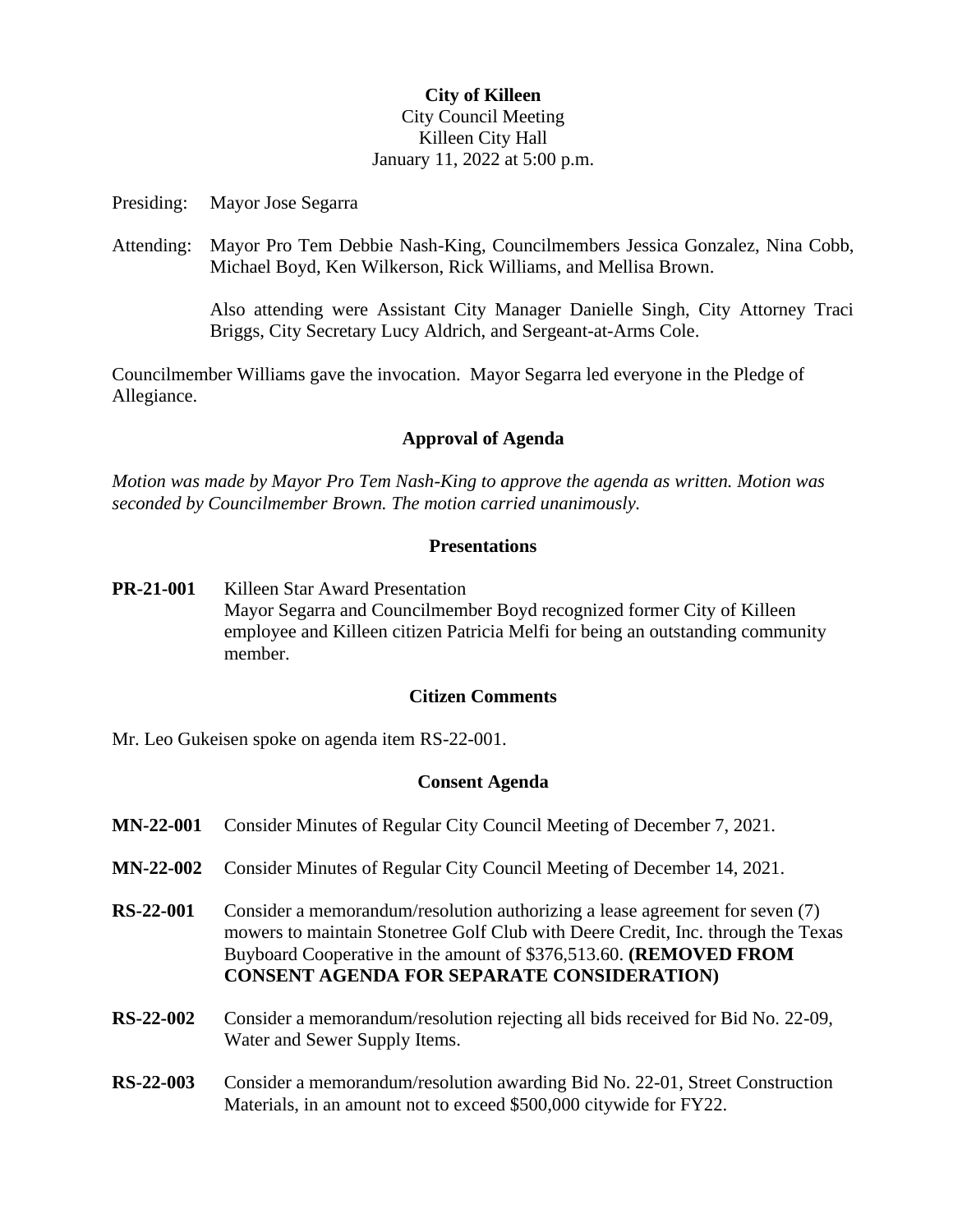Regular City Council Meeting January 11, 2022 – Page 2

- **RS-22-004** Consider a memorandum/resolution awarding Bid No. 22-02, Pavement Marking Services, to Green Dream International in an amount not to exceed \$300,000 for FY22.
- **RS-22-005** Consider a memorandum/resolution authorizing the purchase of interior entrance/exit doors at the Killeen Civic and Conference Center from Integrity One Solutions through the Buyboard Cooperative in the amount of \$80,300.00.
- **RS-22-006** Consider a memorandum/resolution authorizing a contract with Texas Department of Criminal Justice for removal and replacement of bleachers at the Killeen Rodeo Arena in the amount of \$99,604.46.
- **RS-22-007** Consider a memorandum/resolution authorizing a contract to upgrade elevators at City Hall and the Municipal Annex with TK Elevator Corporation through the National Omnia Contract in the amount of \$155,467.77.
- **RS-22-011** Consider a memorandum/resolution authorizing a contract for roof replacement at Utility Collections with Final Solutions Roofing, LLC through the TIPS Cooperative in the amount of \$85,956.22.
- **RS-22-008** Consider a memorandum/resolution appointing members to the Committee for Crime Solutions. **(REMOVED FROM CONSENT AGENDA FOR SEPARATE CONSIDERATION)**
- **RS-22-009** Consider a memorandum/resolution approving the appointment of an Executive Director of Development Services.
- **RS-22-010** Consider a memorandum/resolution confirming the City Manager's annual evaluation and pay increase.
- **OR-22-001** Consider an ordinance calling the May 7, 2022 General Election to elect a Mayor and three Councilmembers-at-Large.

The City Secretary read the caption of the ordinance. AN ORDINANCE ORDERING THE HOLDING OF AN ELECTION IN THE CITY OF KILLEEN, TEXAS, FOR THE PURPOSE OF ELECTING A MAYOR AND THREE COUNCILMEMBERS-AT-LARGE; PROVIDING FOR THE FILING OF WRITTEN APPLICATION TO HAVE THEIR NAMES PRINTED ON THE OFFICIAL BALLOT; FIXING THE TIME WITHIN SUCH APPLICATION MAY BE FILED; SPECIFYING THAT THE PROVISIONS OF THE GENERAL ELECTION LAWS SHALL CONTROL ALL QUESTIONS PERTAINING TO SUCH ELECTION; PRESCRIBING THE CONTENTS OF THE OFFICIAL BALLOT; NAMING THE EARLY VOTING CLERK; DESIGNATING EARLY VOTING POLLING PLACES, AND PROVIDING FOR POSTING AND PUBLICATION OF NOTICE OF ELECTION AND CONTAINING MISCELLANEOUS PROVISIONS.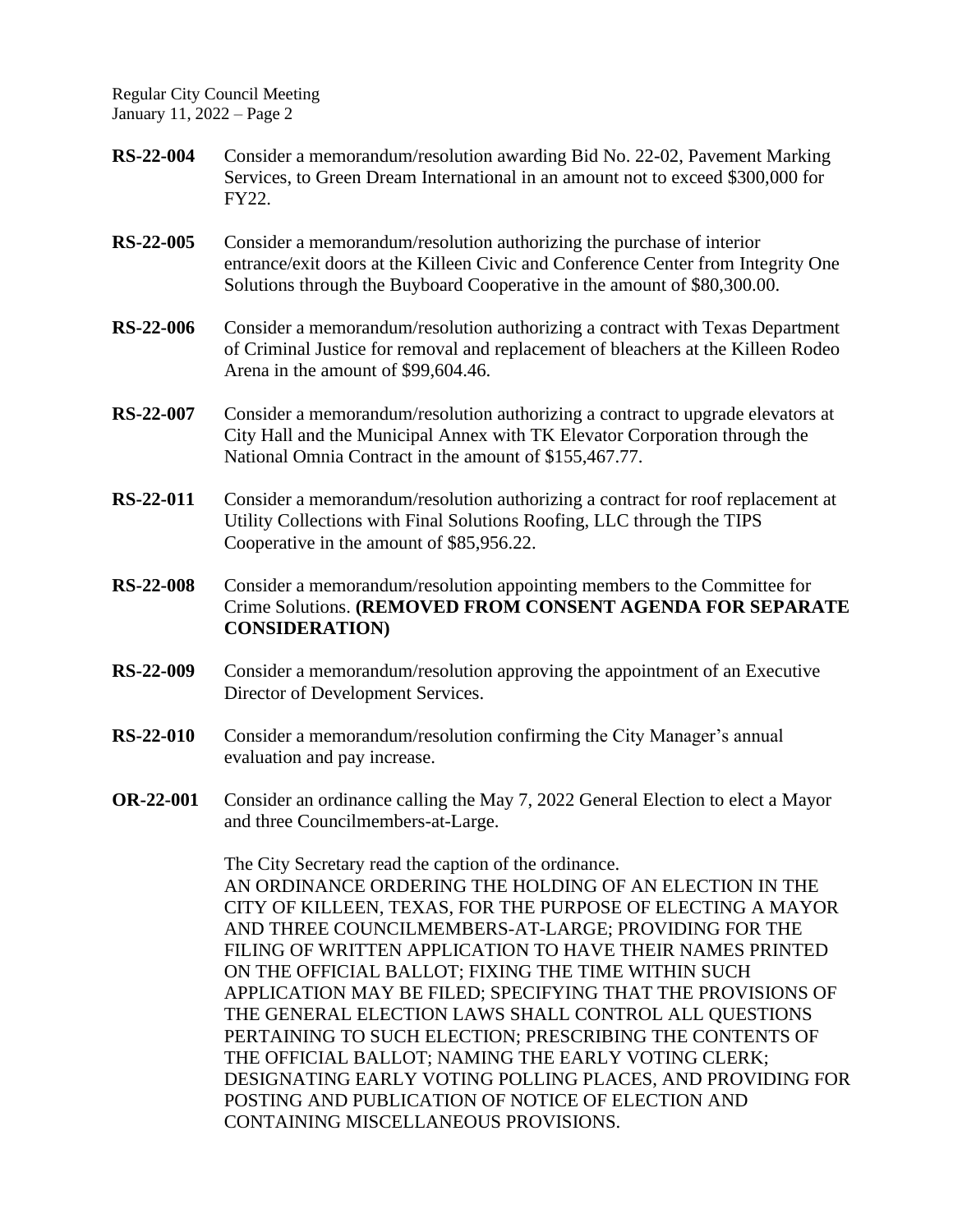*Motion was made by Councilmember Boyd to approve the consent agenda removing RS-22-001 and RS-22-008 for separate consideration. Motion was seconded by Councilmember Brown. The motion carried 6 to 1 with Mayor Pro Tem Nash-King in opposition.*

**RS-22-001** Consider a memorandum/resolution authorizing a lease agreement for seven (7) mowers to maintain Stonetree Golf Club with Deere Credit, Inc. through the Texas Buyboard Cooperative in the amount of \$376,513.60.

Mr. Joe Brown, Executive Director of Recreation Services was available to answer questions and to provide additional information.

*Motion was made by Councilmember Williams to postpone RS-22-001 and send it back to staff for the agenda item to be looked at in more detail and competitively bid. Motion was seconded by Councilmember Wilkerson. Upon clarification of motion, Councilmember Wilkerson rescinded his second. Motion was clarified by Councilmember Williams to disapprove RS-22-001, send the agenda item back to staff to bid item out in a competitive nature and bring back to City Council. Motion was seconded by Councilmember Gonzalez. An amendment to the motion was made by Councilmember Brown requesting that when quotes are brought back to the City, request that the City get quotes for how much a monthly rental will be for the equipment that the golf course would need to get through the season until the equipment is received. The amended motion was seconded by Councilmember Williams. The amended motion carried unanimously. The motion as amended carried 6 to 1 with Councilmember Boyd in opposition.* 

**RS-22-008** Consider a memorandum/resolution appointing members to the Committee for Crime Solutions.

Ms. Traci Briggs, City Attorney was available to answer questions and to provide additional information.

*Motion was made by Councilmember Brown to postpone RS-22-008 to the next City Council Workshop meeting since committee applications continue to be received. Motion was seconded by Councilmember Boyd. The motion carried unanimously.*

## **Public Hearings**

**PH-22-001** HOLD a public hearing and discuss proposed charter amendments.

## **Staff Comments:** Holli Clements, Deputy City Attorney

Ms. Clements reviewed the City Council proposed charter amendments that have been identified by City Council during their review of the charter during open meetings that began September 20, 2021.

*Motion of direction was made by Councilmember Brown to remove the following sections previously recommended as amendments from appearing on the charter election ballot: 56, 107, 121, 125 and 144. Motion of direction was seconded by Councilmember Wilkerson. The motion of direction carried 4 to 3 with Mayor Pro Tem Nash-King, Councilmember Gonzalez, and Councilmember Boyd in opposition.*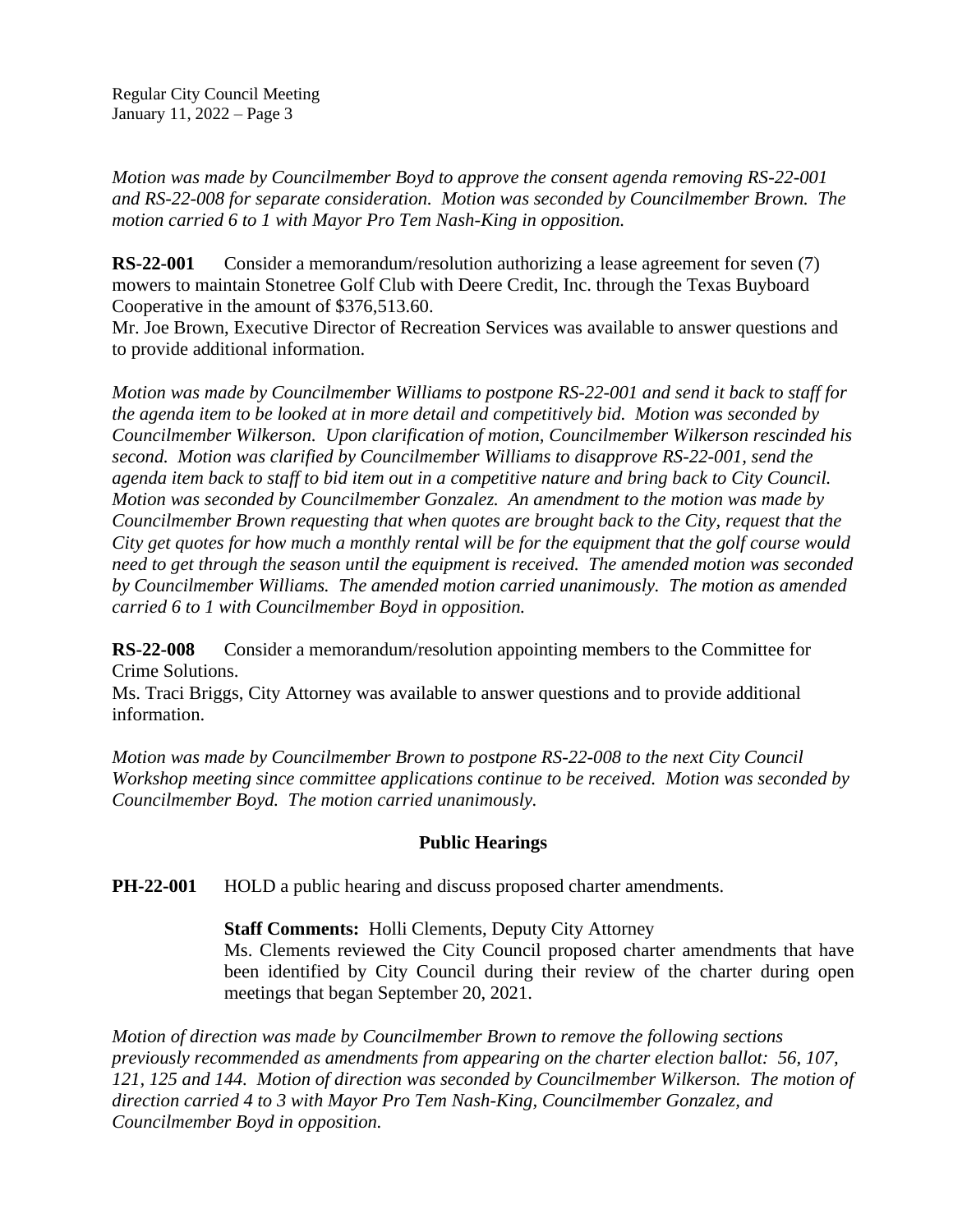Regular City Council Meeting January 11, 2022 – Page 4

Mayor Segarra opened the public hearing.

With no one appearing, the public hearing was closed.

*Motion of direction was made by Councilmember Wilkerson to add an amendment to Section 29 to the ballot, removing the language starting with "provided" and ending with "council." Without a second, the motion of direction died.* 

*Motion of direction was made by Councilmember Boyd to amend the proposed ballot recommendation to Section 24 from \$1,000.00 for councilmembers and \$1,500.00 for the mayor to \$500.00 for councilmembers and \$750.00 for the mayor. Without a second, the motion of direction died. Motion of direction was made by Councilmember Wilkerson to keep Section 24 as currently written in the charter (remove recommended amendment from ballot). Motion of direction was seconded by Mayor Pro Tem Nash-King. During discussions, Mayor Pro Tem Nash-King rescinded her second and Councilmember Wilkerson rescinded his motion. Councilmember Wilkerson made a motion of direction to amend the proposed ballot recommendation to Section 24 to read councilmembers and mayor shall not be compensated. The motion of direction was seconded by Mayor Pro Tem Nash-King. Motion of direction failed 1 to 6 with Councilmember Gonzalez, Councilmember Cobb, Councilmember Boyd, Councilmember Wilkerson, Councilmember Williams, and Councilmember Brown in opposition. Motion of direction was made by Councilmember Boyd to amend the proposed ballot recommendation to Section 24 from \$1,000.00 for councilmembers and \$1,500.00 for mayor to \$250.00 for councilmembers and \$350.00 for mayor. Motion of direction was seconded by Councilmember Brown. The motion of direction carried 6 to 1 with Mayor Pro Tem Nash-King in opposition.*

The next Public Hearing on the charter amendments is scheduled for January 25, 2022.

**PH-22-002** HOLD a public hearing and consider an ordinance requested by Connie Stokes on behalf of Barbara Trevino (Case #Z21-37) to rezone approximately 0.122 acre out of the Stringer Addition, Lot 10, Block 5 from "B-5" (Business District) to "R-1" (Single-Family Residential District). The property is addressed as 201 Stringer Street, Killeen, Texas.

> The City Secretary read the caption of the ordinance. AN ORDINANCE AMENDING THE ZONING ORDINANCE OF THE CITY OF KILLEEN BY CHANGING THE ZONING OF APPROXIMATELY 0.122 ACRES OUT OF THE STRINGER ADDITION, LOT 10, BLOCK 5, FROM "B-5" (BUSINESS DISTRICT) TO "R-1" (SINGE-FAMILY RESIDENTIAL DISTRICT); PROVIDING A SAVINGS CLAUSE; PROVIDING FOR THE REPEAL OF CONFLICTING PROVISIONS; PROVIDING FOR AN EFFECTIVE DATE.

> **Staff Comments:** Wallis Meshier, Director of Planning The property is designated as general residential on the Future Land Use Map (FLUM) of the Comprehensive Plan. Staff notified eighty (80) property owners.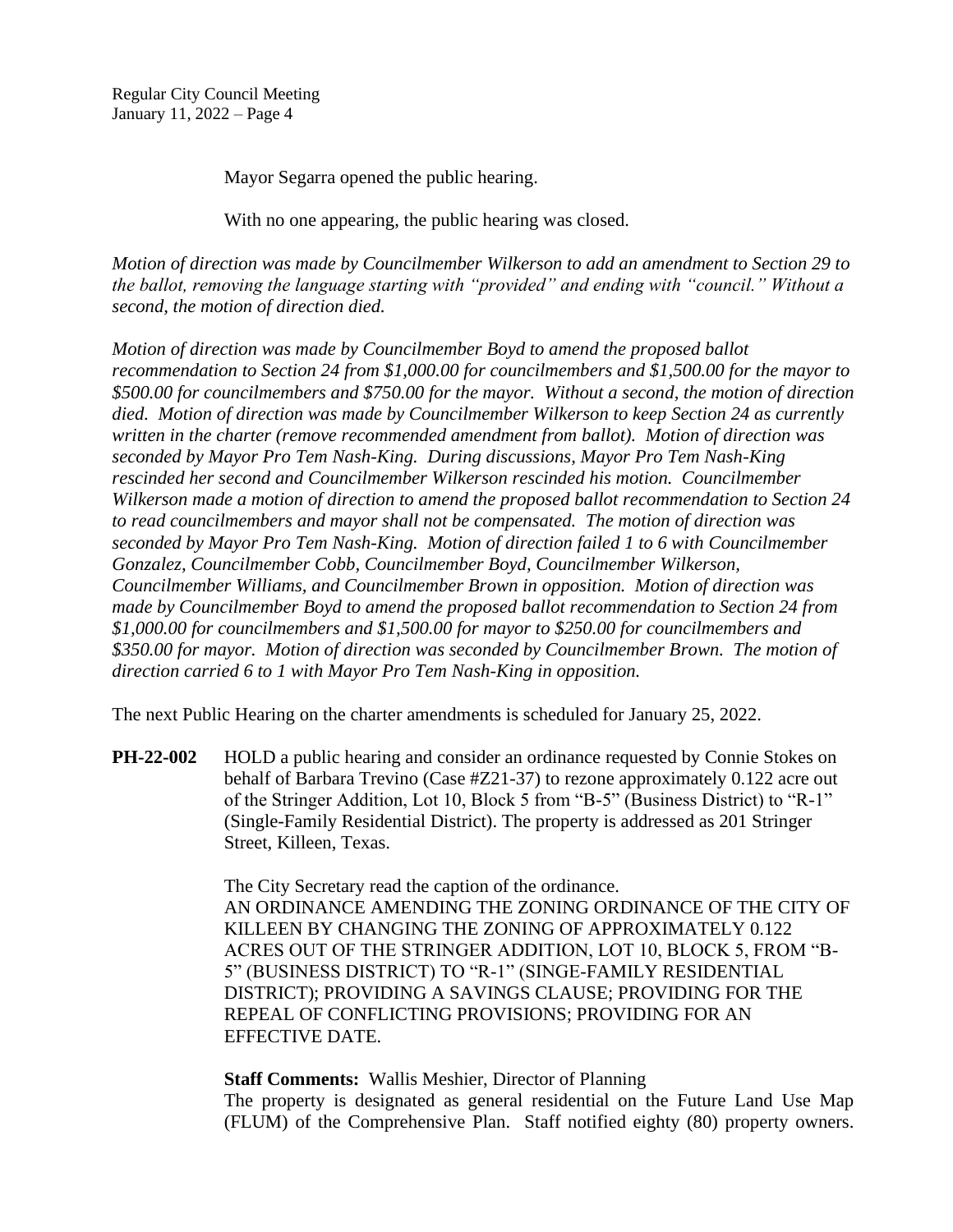To date, staff has received one (1) written response in support of the request. Staff recommends approval of the request. The Planning and Zoning Commission recommended approval by a vote of 6 to 0.

Mayor Segarra invited the applicant to speak.

The applicant, Ms. Connie Stokes, was available to provide additional information and answer questions.

Mayor Segarra opened the public hearing.

Mr. Louie Minor spoke against the request.

With no one else appearing, the public hearing was closed.

*Motion was made by Councilmember Brown to postpone PH-22-002 for one month. Motion was seconded by Councilmember Boyd. Motion failed 3 to 4 with Mayor Pro Tem Nash-King, Councilmember Cobb, Councilmember Wilkerson, and Councilmember Williams in opposition. Motion was made by Councilmember Williams to approve PH-22-002. Motion was seconded by Mayor Pro Tem Nash-King. Motion carried 4 to 3 with Councilmember Boyd, Councilmember Brown, and Councilmember Wilkerson in opposition.*

**PH-22-003** HOLD a public hearing and consider an ordinance requested by Quintero Engineering, LLC on behalf of H. A. Homes, LLC (Case #Z21-38) to rezone approximately 0.258 acre out of the Stringer Addition, Lots 1 and 2, Block 4 from "B-2" (Local Retail District) to "R-2" (Two-Family Residential District). The property is addressed as 910 and 912 West Avenue I, Killeen, Texas.

> The City Secretary read the caption of the ordinance. AN ORDINANCE AMENDING THE ZONING ORDINANCE OF THE CITY OF KILLEEN BY CHANGING THE ZONING OF APPROXIMATELY 0.258 ACRE OUT OF THE STRINGER ADDITION, LOTS 1 AND 2, BLOCK 4, FROM "B-2" (LOCAL RETAIL DISTRICT) TO "R-2" (TWO-FAMILY RESIDENTIAL DISTRICT); PROVIDING A SAVINGS CLAUSE; PROVIDING FOR THE REPEAL OF CONFLICTING PROVISIONS; PROVIDING FOR AN EFFECTIVE DATE.

**Staff Comments:** Wallis Meshier, Director of Planning

The property is designated as general residential on the Future Land Use Map (FLUM) of the Comprehensive Plan. Staff notified thirty-five (35) property owners. To date, staff has received no written response regarding the request. Staff recommends approval of the request. The Planning and Zoning Commission recommended approval by a vote of 6 to 0.

Mayor Segarra invited the applicant to speak.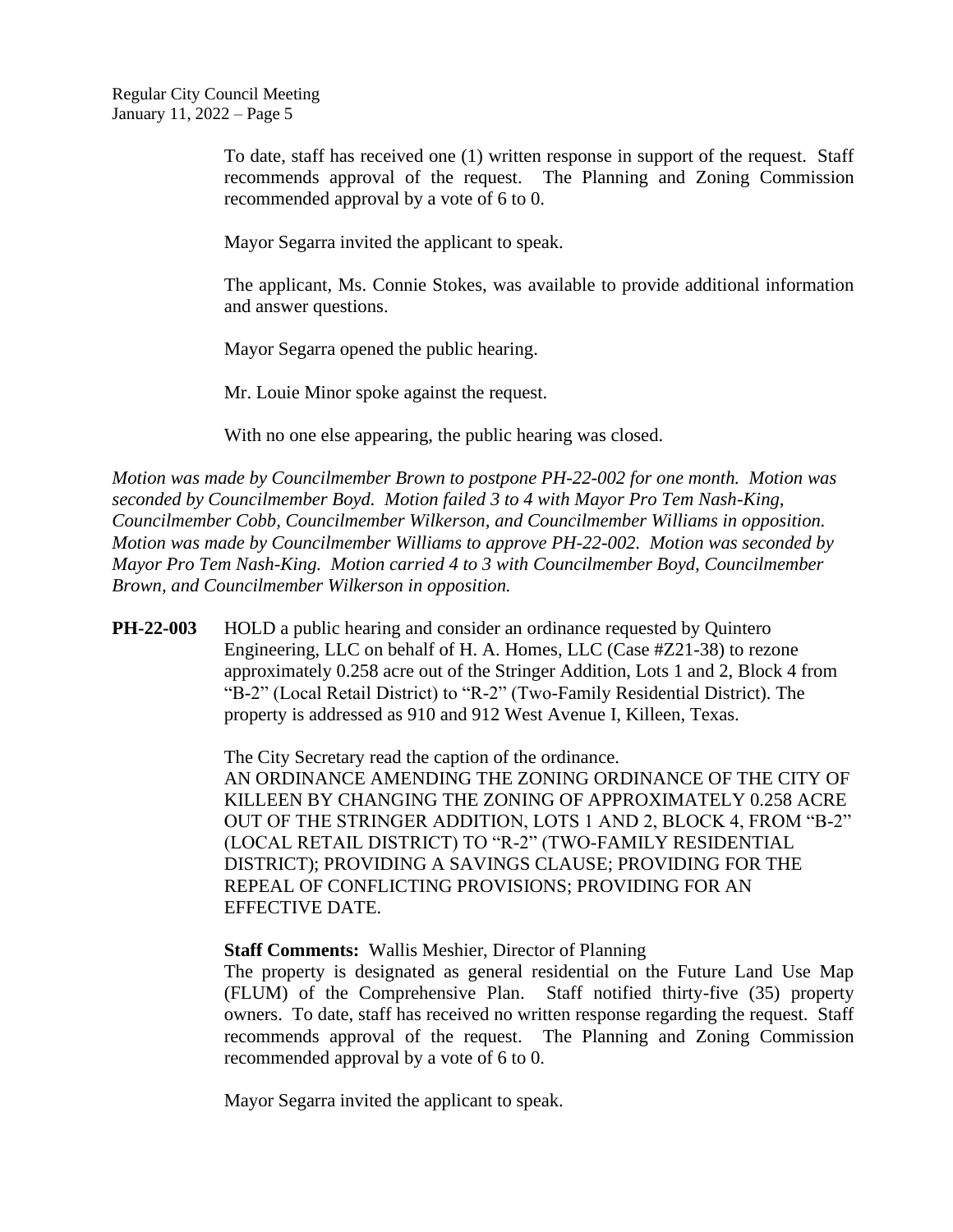The applicant was not in attendance.

Mayor Segarra opened the public hearing.

With no one appearing, the public hearing was closed.

*Motion was made by Councilmember Brown to disapprove PH-22-003. Motion was seconded by Councilmember Wilkerson. Motion carried unanimously.*

**PH-22-004** HOLD a public hearing and consider an ordinance requested by Quintero Engineering, LLC on behalf of Alfred George Mayo Jr. (Case #Z21-39) to rezone approximately 0.155 acres out of the Cole (Unrecorded) Subdivision from "B-3" (Local Business District) to "R-2" (Two-Family Residential District). The property is addressed 1015 North 10th Street, Killeen, Texas.

> The City Secretary read the caption of the ordinance. AN ORDINANCE AMENDING THE ZONING ORDINANCE OF THE CITY OF KILLEEN BY CHANGING THE ZONING OF APPROXIMATELY 0.155 ACRES OUT OF THE COLE (UNRECORDED) SUBDIVISION, FROM "B-3" (LOCAL BUSINESS DISTRICT) TO "R-2" (TWO-FAMILY RESIDENTIAL DISTRICT); PROVIDING A SAVINGS CLAUSE; PROVIDING FOR THE REPEAL OF CONFLICTING PROVISIONS; PROVIDING FOR AN EFFECTIVE DATE.

**Staff Comments:** Wallis Meshier, Director of Planning

The property is designated as residential-commercial mix on the Future Land Use Map (FLUM) of the Comprehensive Plan. Staff notified forty-nine (49) property owners. To date, staff has received no written response regarding the request. Staff recommends approval of the request. The Planning and Zoning Commission recommended approval by a vote of 6 to 0.

Mayor Segarra invited the applicant to speak.

The applicant was not in attendance.

Mayor Segarra opened the public hearing.

With no one appearing, the public hearing was closed.

*Motion was made by Councilmember Brown to disapprove PH-22-004. Motion was seconded by Mayor Pro Tem Nash-King. Motion carried unanimously.*

**PH-22-005** HOLD a public hearing and consider an ordinance requested by Quintero Engineering, LLC on behalf of Alfred George Mayo Jr. (Case #Z21-40) to rezone approximately 0.436 acres out of the Cole (Unrecorded) Subdivision from "B-3"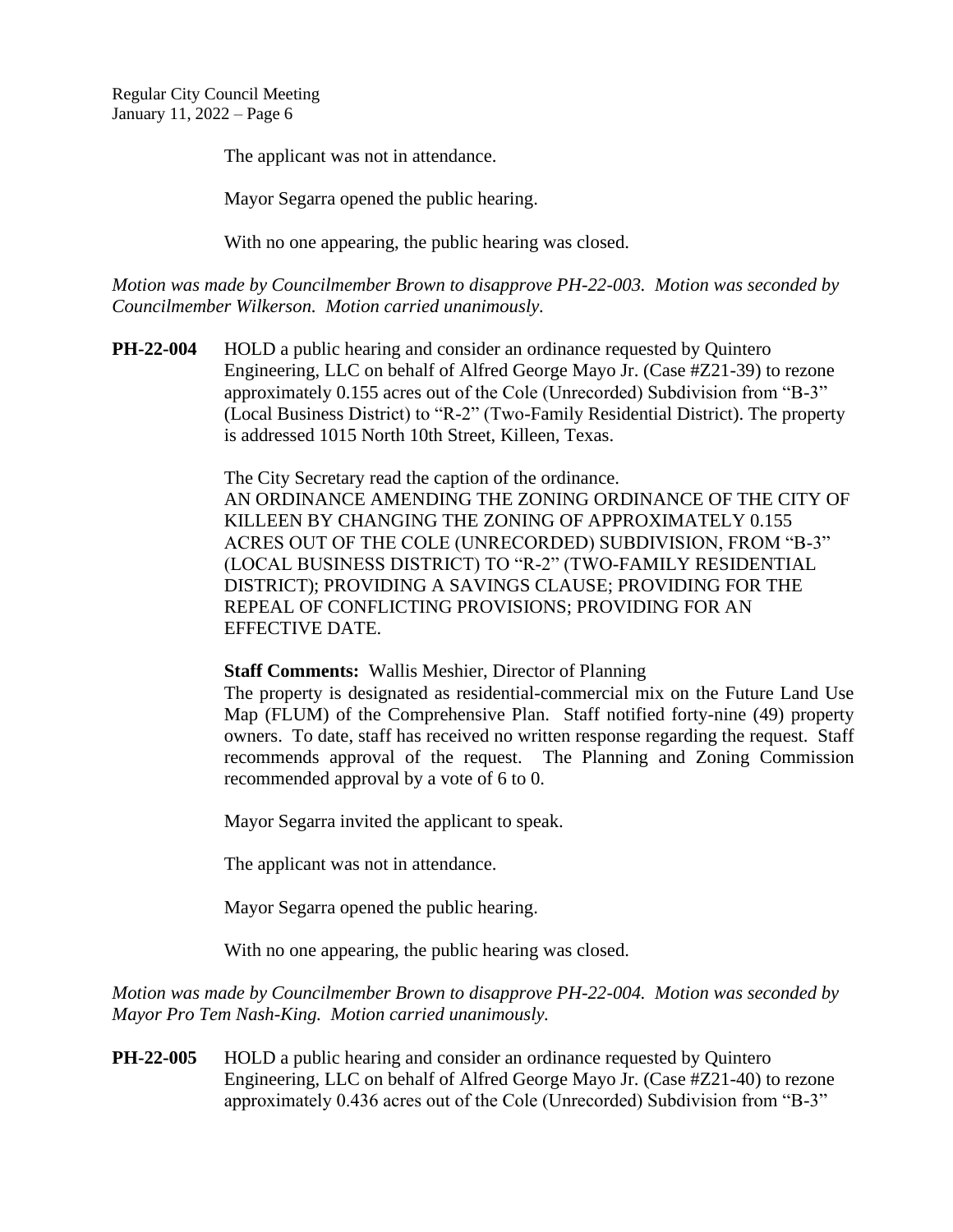(Local Business District) to "R-2" (Two-Family Residential District). The property is addressed 1200 and 1204 North 8th Street, Killeen, Texas.

The City Secretary read the caption of the ordinance. AN ORDINANCE AMENDING THE ZONING ORDINANCE OF THE CITY OF KILLEEN BY CHANGING THE ZONING OF APPROXIMATELY 0.436 ACRES OUT OF THE COLE (UNRECORDED) SUBDIVISION, FROM "B-3" (LOCAL BUSINESS DISTRICT) TO "R-2" (TWO-FAMILY RESIDENTIAL DISTRICT); PROVIDING A SAVINGS CLAUSE; PROVIDING FOR THE REPEAL OF CONFLICTING PROVISIONS; PROVIDING FOR AN EFFECTIVE DATE.

**Staff Comments:** Wallis Meshier, Director of Planning

The property is designated as residential-commercial mix on the Future Land Use Map (FLUM) of the Comprehensive Plan. Staff notified fifty-two (52) property owners. To date, staff has received no written response regarding the request. Staff recommends approval of the request. The Planning and Zoning Commission recommended approval by a vote of 6 to 0.

Mayor Segarra invited the applicant to speak.

The applicant was not in attendance.

Mayor Segarra opened the public hearing.

With no one else appearing, the public hearing was closed.

*Motion was made by Councilmember Brown to approve PH-22-005. Motion was seconded by Councilmember Cobb. Motion failed 3 to 4 with Mayor Pro Tem Nash-King, Councilmember Boyd, Councilmember Wilkerson, and Councilmember Williams in opposition. Motion was made by Mayor Pro Tem Nash-King to disapprove PH-22-005. Motion was seconded by Councilmember Boyd. Motion carried 4 to 3 with Councilmember Gonzalez, Councilmember Cobb and Councilmember Brown in opposition.*

**PH-22-006** HOLD a public hearing and consider an ordinance amending the Code of Ordinances Chapter 31, Zoning, to allow bars and taverns by-right within the Historic Overlay District (HOD).

> The City Secretary read the caption of the ordinance. AN ORDINANCE AMENDING CHAPTER 31 OF THE CODE OF ORDINANCES OF THE CITY OF KILLEEN CHANGING THE PERMITTED USES WITHIN THE HISTORIC OVERLAY DISTRICT TO ALLOW BARS AND TAVERNS; PROVIDING FOR A REPEALER CLAUSE; PROVIDING A SEVERABILITY CLAUSE; PROVIDING A SAVINGS CLAUSE; PROVIDING FOR PUBLICATION AND AN EFFECTIVE DATE.